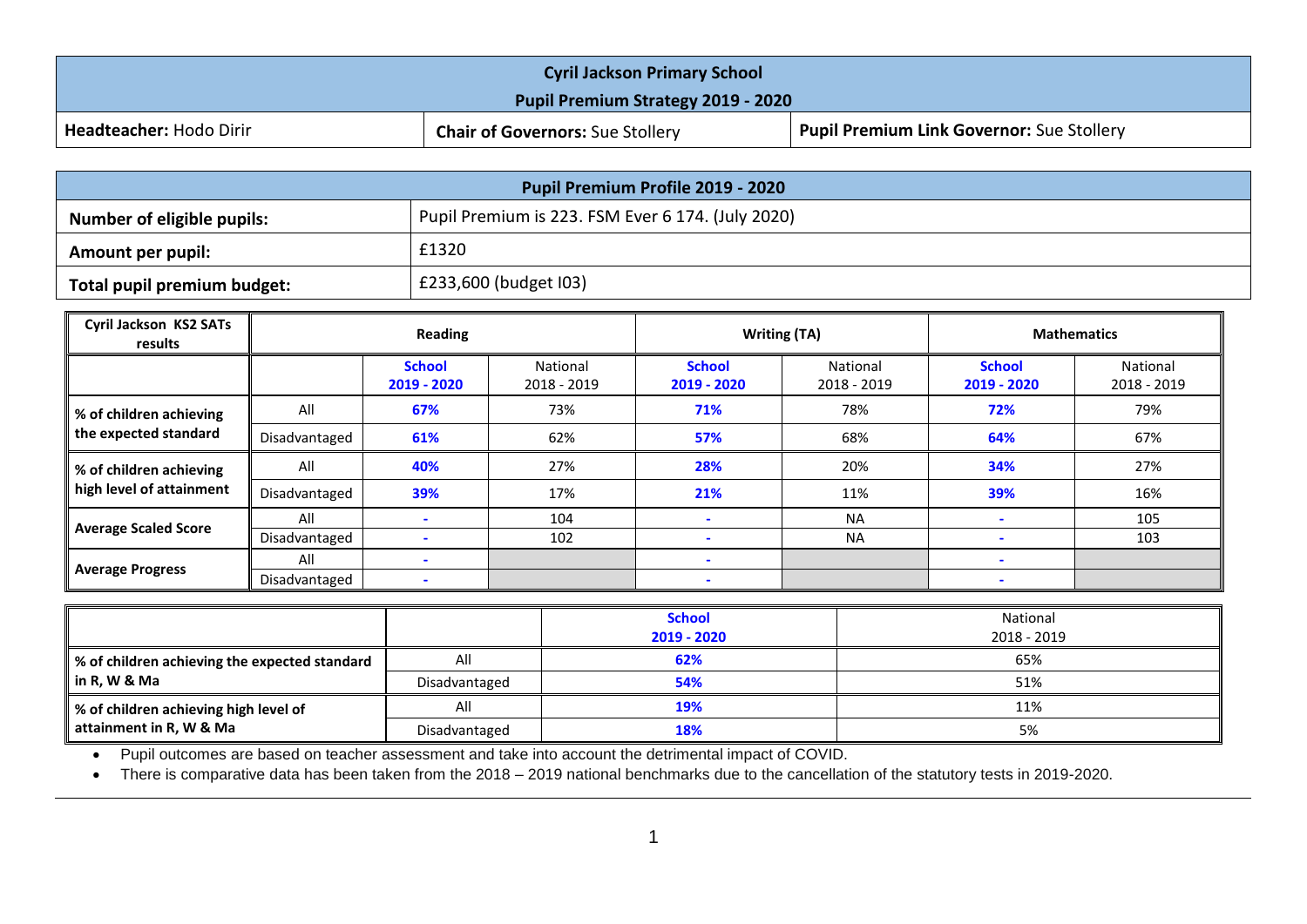#### **Cyril Jackson KS1 SATs results**

|                                      |          | <b>Reading</b> |             |               | <b>Writing</b> | <b>Mathematics</b> |           |
|--------------------------------------|----------|----------------|-------------|---------------|----------------|--------------------|-----------|
|                                      |          | <b>School</b>  | National    | <b>School</b> | National       | <b>School</b>      | National  |
|                                      |          | 2019 - 2020    | 2018 - 2019 | 2019 - 2020   | 2018 - 2019    | 2019 - 2020        | 2018-2019 |
| ■ % of children achieving the        | All      | 68%            | 75%         | 66%           | 69%            | 70%                | 76%       |
| expected standard                    | Ever FSM | 78%            | 60%         | 83%           | 53%            | 72%                | 61%       |
| ■ % of children Working at Greater ■ | All      | 14%            | 25%         | 14%           | 15%            | <b>16%</b>         | 22%       |
| Depth                                | Ever FSM | 0%             | 13%         | 11%           | 7%             | <b>11%</b>         | 11%       |

#### **Year 1 Phonics screening check results**

|      |          | <b>School</b><br>2019 - 2020 | National<br>2018 - 2019 |
|------|----------|------------------------------|-------------------------|
| Pass | All      | <b>NA</b>                    | 82%                     |
|      | Ever FSM | <b>NA</b>                    | 70%                     |

### **Executive Summary**

Barriers to educational achievement faced by eligible pupils at the school:

- The significant majority of children enter the school with starting points well below expected levels and very few achieving age related expectations at the start of nursery.
- Many of our children arrive in the Nursery setting exhibiting a level of development which is well below national expectations (this was true of 88% of children for *Speaking* in September 2019.
- Parental support for their children's learning can be challenging for all parents. Some parents are often unable to support their children's learning at home for a range of reasons, including lack of knowledge of the expectations of the curriculum, lack of strategies and ideas to support at home and for some parents high levels of EAL in the family.
- Social and emotional learning: we recognise that social and emotional wellbeing is all important, not only to our children's welfare but has a direct impact on their learning.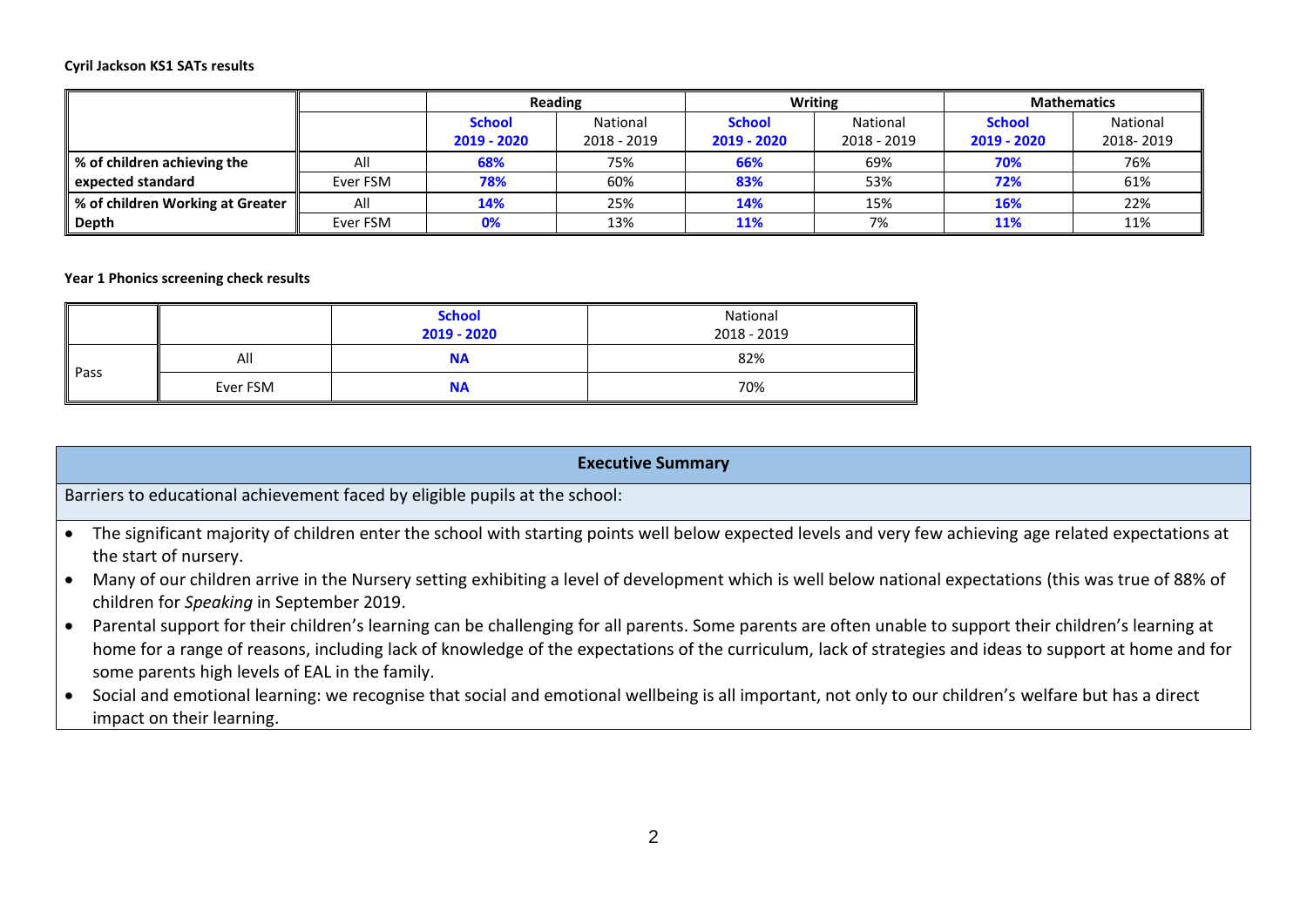We will ensure that the Pupil Premium allocated to us has an impact on narrowing the attainment gaps, raising attainment and improving progress of disadvantaged pupils through:

- **1. Reduction in pupil/teacher ratio**
	- Three class teachers teach English and mathematics to each two-form entry cohort from Year 1 Year 6, the Lower pupil: teacher ratios enables greater opportunities for specific feedback; both orally and through high quality diagnostic feedback.
	- The SENDCO has been allocated to support a group of pupils with high levels of SEND.
- **2. Effective intervention classes to improve achievement in English and mathematics** 
	- Implementation of a range of evidence based interventions targeted at children's specific needs
	- Targeted one to one and small group speech and language therapy
	- Further development of reading comprehension approaches to improve reading focused on learners' understanding of the text
	- Additional professional development on teaching of phonics and early reading to raise rates of progress and improve reading and phonic check outcomes in Year 1 and Year 2
	- Targeted teaching in upper KS2 to enable increased feedback on learning, adapted teaching styles and more flexibility in organisation of learning to meet needs
- **3. Teaching Assistants impact on raising standards** 
	- Sustained professional development (alongside class teachers) to ensure high quality feedback on learning impacts on raising achievement
	- High quality professional development for TAs that mirrors that for teachers so staff work effective together to further raise the quality of teaching, leading to increases in attainment. Training to deliver one to one and small group support

## **4. Parental Engagement**

Active engagement of parents in supporting their children's learning

# **5. Meeting individuals' particular needs**

- Provision of extra-curricular activities and enrichment throughout the curriculum engages and enriched the learning opportunities for our pupils impacting on their attainment.
- Interventions which target social and emotional learning
- **6.** Active involvement of Governors and Monitoring & evaluation of the impact of spending.
	- Monitoring and evaluation will take place as detailed above
	- In addition to this:
	- The Pupil Premium Link Governor will make at least one link visit to the school, updating the link governor report and sharing with Governors
	- Outcomes for Pupil Premium will be reviewed on a bi-annual basis at the main Governing Body Meeting
	- An annual Pupil Premium review will take place
	- Governors will undertake a learning walk focused on provision funded by the Pupil Premium
	- Governors will include pupil premium as a focus for pupil voice gathering children's views on the provision and the impact this has had on them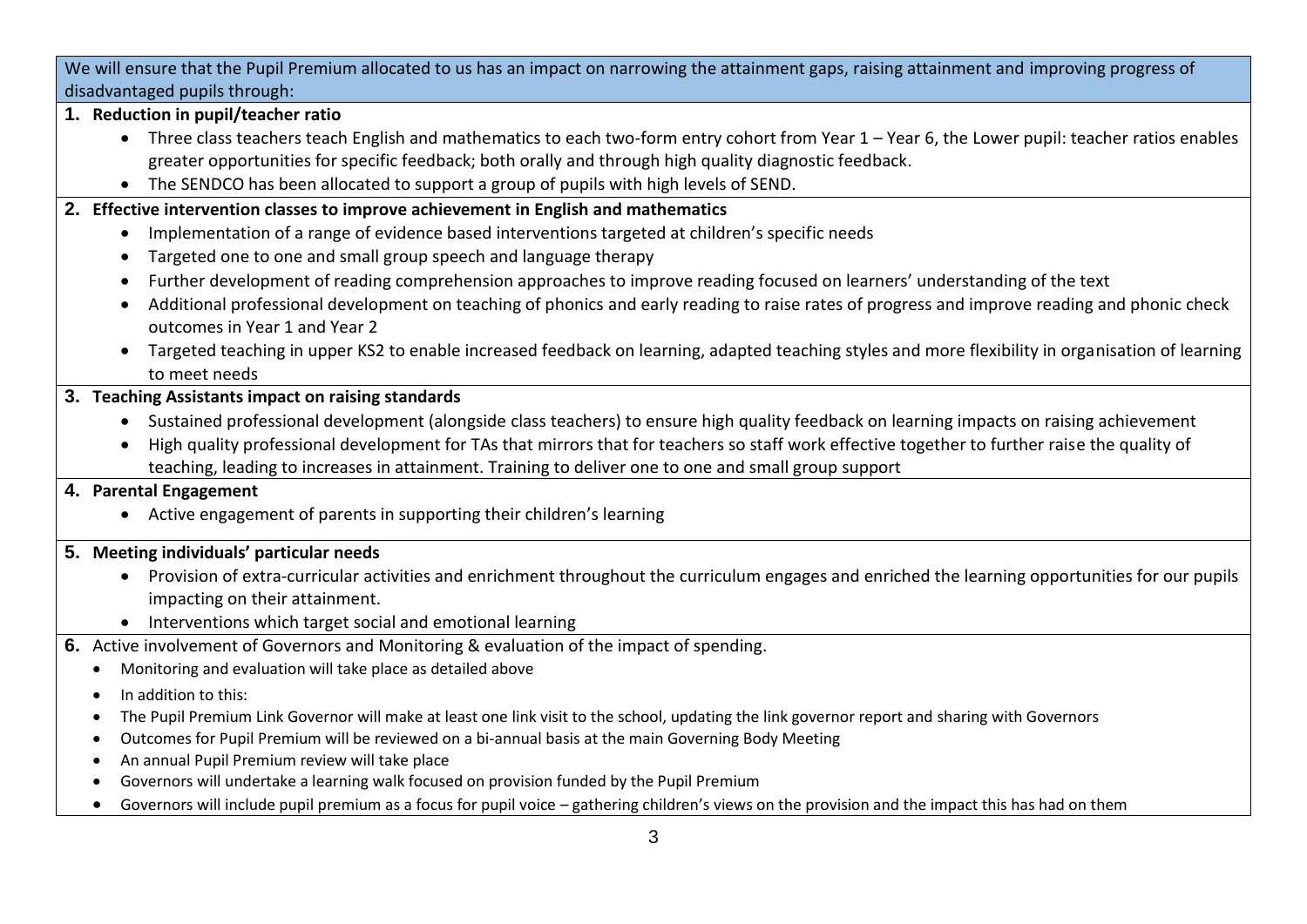- **1. Area: Reduction in pupil/teacher ratio**
- **•** Three class teachers teach English and mathematics to each two-form entry cohort from Year 1 Year 6, the Lower pupil: teacher ratios enables **greater opportunities for specific feedback; both orally and through high quality diagnostic feedback.**
- **The SENDCO has been allocated to support a group of pupils with high levels of SEND.**

Rationale: Sutton Trust-EFF Toolkit (2020)

- *"Feedback is information given to the learner or teacher about the learner's performance relative to learning goals or outcomes. Feedback studies tend to show very high effects on learning." (+8 months)*
- *Reducing class size appears to result in around three months' additional progress for pupils, on average. Intuitively, it seems obvious that reducing the number of pupils in a class will improve the quality of teaching and learning, for example by increasing the amount of high quality feedback or one to one attention learners receive. There is some evidence that reducing class sizes is more likely to be effective when accompanied by professional development for teachers focusing on*  teaching skills and approaches. Some evidence suggests slightly larger effects are documented for lower achievers and, for very young pupils, those with lower *socio-economic status. (+3 months)*
- *"Evidence shows that small group tuition is effective and, as a rule of thumb, the smaller the group the better. Tuition in groups of two has a slightly higher impact than in groups of three, but a slightly lower impact than one to one tuition. Some studies suggest that greater feedback from the teacher, more sustained engagement in smaller groups, or work which is more closely matched to learners' needs explains this impact." (+4months)*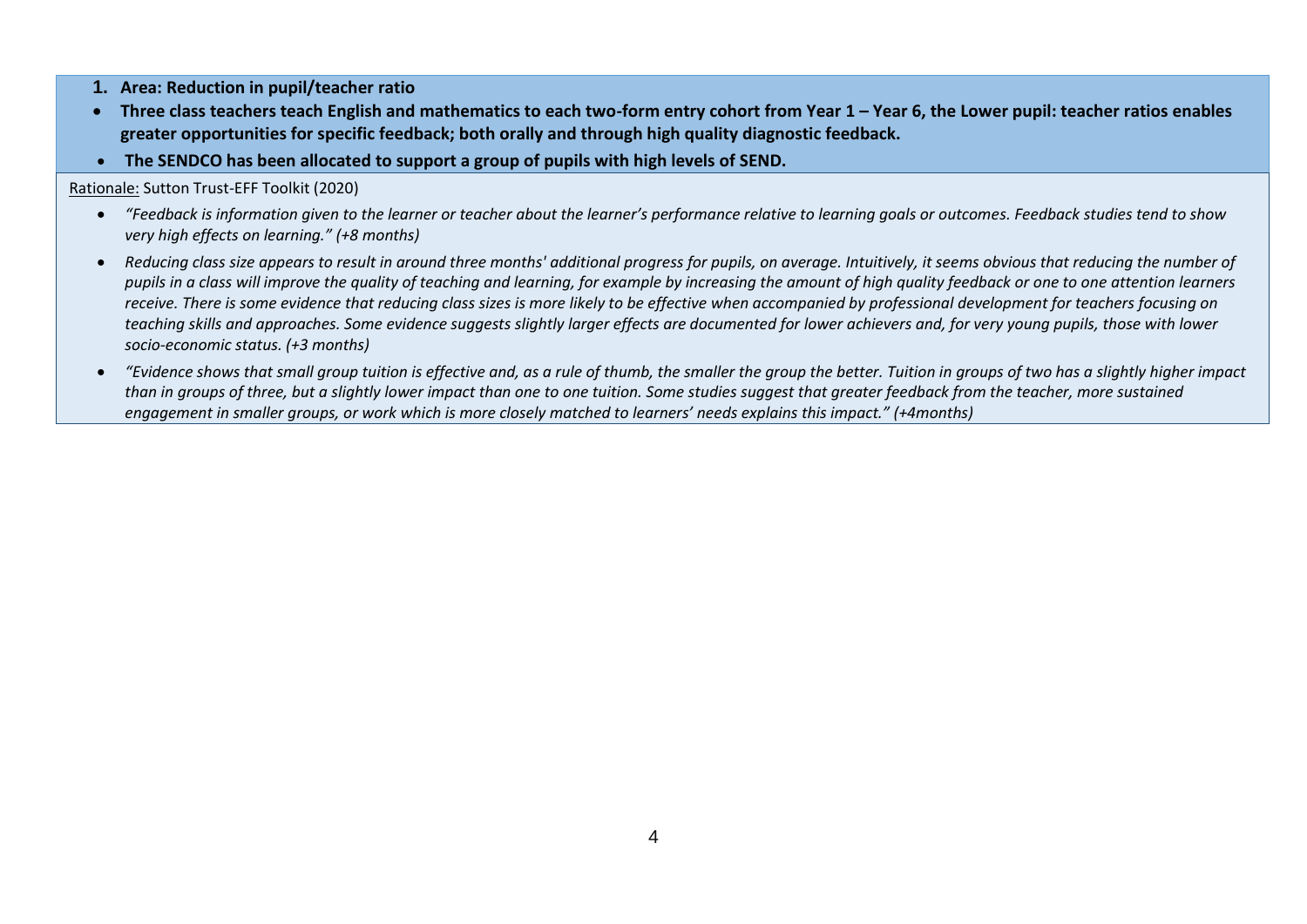| <b>Strategy</b>                                                                                                                                                                                                                                                                      | <b>Outcomes and success criteria</b>                                                                                                                                                                                                        | Owne | Milestones (date to be completed)                                                                                                                                                    | Monitoring &<br>evaluation<br>When, by whom?<br>How will success be evidenced?                                                                                   | <b>Total cost</b>                 |
|--------------------------------------------------------------------------------------------------------------------------------------------------------------------------------------------------------------------------------------------------------------------------------------|---------------------------------------------------------------------------------------------------------------------------------------------------------------------------------------------------------------------------------------------|------|--------------------------------------------------------------------------------------------------------------------------------------------------------------------------------------|------------------------------------------------------------------------------------------------------------------------------------------------------------------|-----------------------------------|
| <b>Assessment support (LA)</b><br>• Local Authority School Improvement<br>Officer<br>• Professional Development<br>• Provide additional support to Senior<br>teachers to lead on the<br>implementation and direction of<br>outstanding, focused interventions<br>across their phases | • Early identification of children<br>who are working at below<br>expected.<br>• Tracking of progress for<br>identified groups of children,<br>especially pupil premium, to<br>narrow gap between lowest and<br>highest attaining children. |      | • On-going professional development for<br>staff - developing assessment model<br>which is fit for purpose according to<br>new expectations                                          | • Termly evaluation of<br>progress across the<br>school for identified<br>groups.<br>• PPM meetings                                                              | £2,000                            |
| Year 1 - 6 Additional Teacher<br>• 3 Teachers in each year group<br>• An additional part-time class teacher<br>for year 6<br>• Intervention programmes to be run<br>during assemblies                                                                                                | • Raised attainment<br>• Increase rates of progress<br>• 95%+ to make sufficient progress<br>from end of KS1<br>• 95%+ to achieve expected<br>standard at end of KS2<br>• Narrow gap between highest and<br>lowest attaining pupils         |      | • $Yr 1 - Y6$<br>• Responsive working with children to<br>provide interventions as they need it<br>• Identify classes (July 2018)<br>• Review groups & adjust as needed -<br>ongoing | • Lesson observations in<br>line with school review<br>programme<br>• Half termly tracking data<br>review<br>• Planning and work<br>surveys<br>• ASP data / ISDR | 7 x £20,000<br>£140,000           |
| <b>SEND Lead</b><br>• An additional teacher provides full<br>day support to an identified group of<br>pupils in Elm class (Communication<br>Group). A qualified Early Years<br>Educator and a teacher provides full<br>day support to an identified group of<br>pupils.              | • Raised attainment<br>• Increase rates of progress<br>• Narrow gap between highest and<br>lowest attaining pupils                                                                                                                          |      | • Pupils identified and reviewed termly<br>• Responsive working with children to<br>provide interventions as they need it<br>• Review groups & adjust as needed -<br>ongoing         | • Pupil progress meetings<br>• IEPs reviews                                                                                                                      | £20,000<br>£10,000<br>$=$ £30,000 |
|                                                                                                                                                                                                                                                                                      |                                                                                                                                                                                                                                             |      |                                                                                                                                                                                      | <b>Total cost for area:</b>                                                                                                                                      | £172,000                          |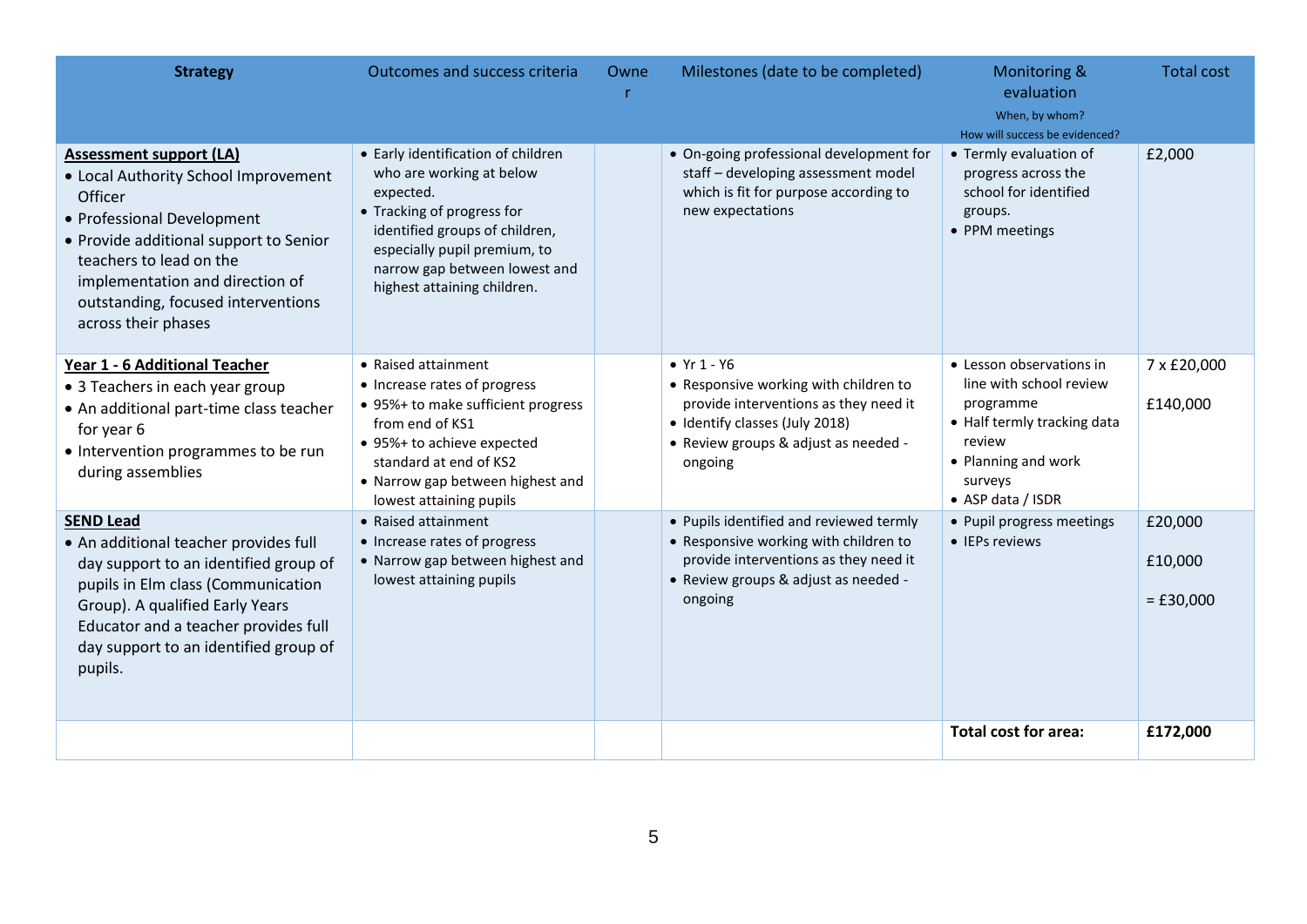- **2. Effective intervention classes to improve achievement in English and mathematics** 
	- **Implementation of a range of evidence based interventions targeted at children's specific needs**
	- **Targeted one to one and small group speech and language therapy**
	- **Further development of reading comprehension approaches to improve reading focused on learners' understanding of the text**
	- **Additional professional development on teaching of phonics and early reading to raise rates of progress and improve reading and phonic check outcomes in Year 1 and Year 2**
	- **Targeted teaching in upper KS2 to enable increased feedback on learning, adapted teaching styles and more flexibility in organisation of learning to meet needs**

Rationale: Sutton Trust-EFF Toolkit, 2020

- *"The evidence suggests that early years and pre-school interventions have a positive impact, delivering an average of around five additional months' progress. The approach appears to be particularly beneficial for children from low income families. Once early years provision is in place, improving the quality of provision, for example by training staff to improve the interaction between staff and children, appears to be more promising than increasing the quantity of provision (by providing extra hours in the day), or changing the physical environment of early years settings." (+5 months)*
- **•** "Studies of oral language interventions consistently show positive impact on learning, including on oral language skills and reading comprehension. On average, *pupils who participate in oral language interventions make approximately five months' additional progress over the course of a year. All pupils appear to benefit from oral language interventions, but some studies show slightly larger effects for younger children and pupils from disadvantaged backgrounds (up to six months' additional progress)." (+5 months)*
- *"Phonics approaches have been consistently found to be effective in supporting younger readers to master the basics of reading, with an average impact of an additional four months' progress. Research suggests that phonics is particularly beneficial for younger learners (4-7 year olds) as they begin to read. Teaching phonics is more effective on average than other approaches to early reading (such as whole language or alphabetic approaches), though it should be emphasised that effective phonics techniques are usually embedded in a rich literacy environment for early readers and are only one part of a successful literacy strategy." (+4months)*
- *"Reading comprehension approaches deliver an additional six months' progress. Successful reading comprehension approaches allow activities to be carefully tailored to pupils' reading capabilities, and involve activities and texts that provide an effective, but not overwhelming, challenge. Many of the approaches can be usefully combined with [Collaborative learning](https://educationendowmentfoundation.org.uk/evidence-summaries/teaching-learning-toolkit/collaborative-learning/) techniques and [Phonics](https://educationendowmentfoundation.org.uk/evidence-summaries/teaching-learning-toolkit/phonics/) to develop reading skills. The use of techniques such as graphic organisers and drawing pupils' attention to text features are likely to be particularly useful when reading expository or information texts. " (+6 months)*

| <b>Strategy</b>                                                                                                          | Outcomes and success criteria                                  | Owner                  | <b>Milestones</b>                                      | Monitoring & evaluation<br>When, by whom?<br>How will success be evidenced? | <b>Total cost</b> |
|--------------------------------------------------------------------------------------------------------------------------|----------------------------------------------------------------|------------------------|--------------------------------------------------------|-----------------------------------------------------------------------------|-------------------|
| <b>Phonics &amp; Early Reading</b><br>• Additional professional development to<br>raise the quality of teaching of early | • Increased in % of children<br>achieving the Y1 phonics check | <b>Teachers</b><br>and | • Lesson observations of phonics<br>and guided reading | • Lesson observations<br>• Book look reviews<br>• Assessment points         | £2,500            |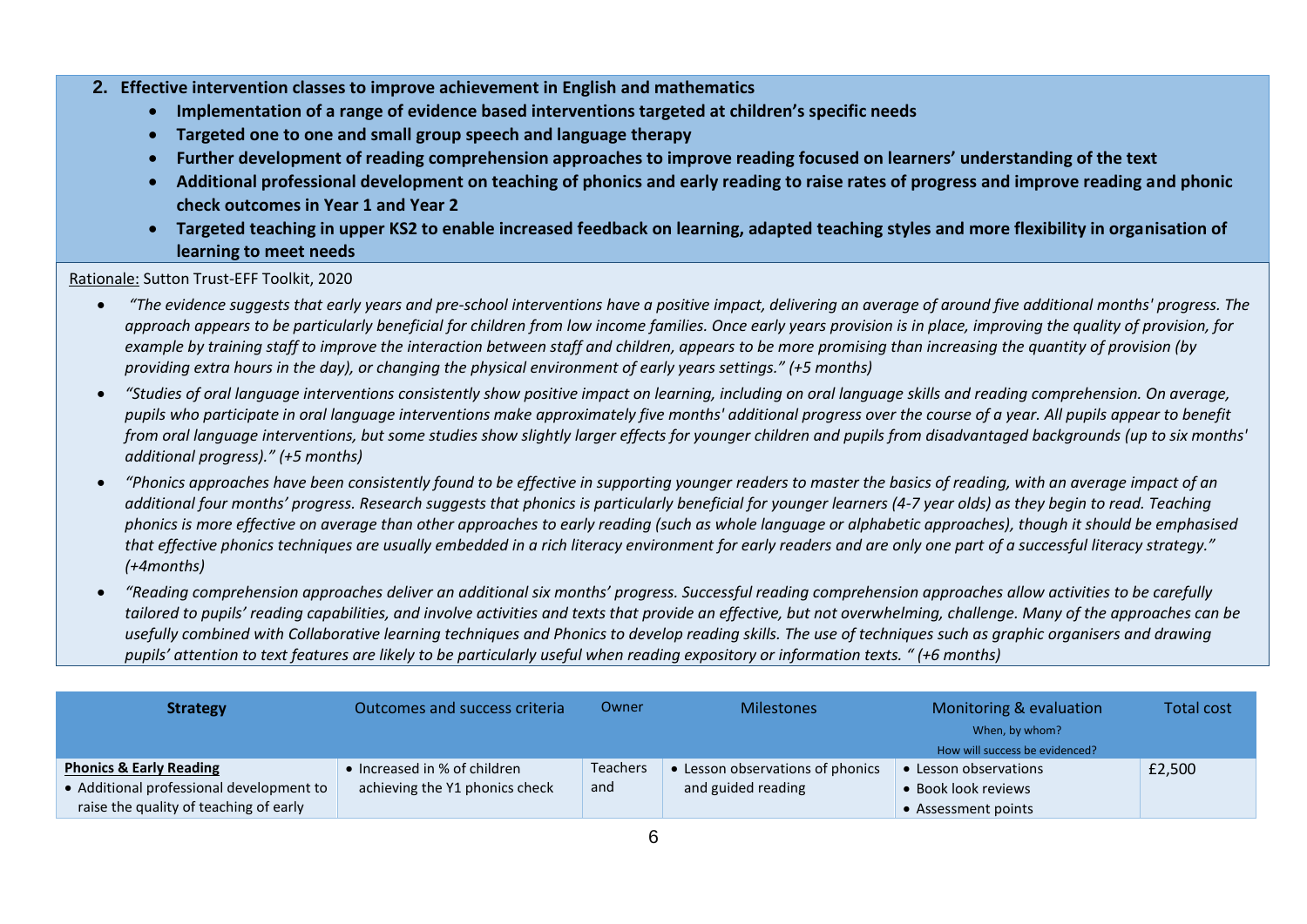| <b>Strategy</b>                                                                                                                                                                                                                                                                       | <b>Outcomes and success criteria</b>                                                                                                                                                                              | Owner                     | <b>Milestones</b>                                                                                                                    | Monitoring & evaluation<br>When, by whom?<br>How will success be evidenced?                      | <b>Total cost</b> |
|---------------------------------------------------------------------------------------------------------------------------------------------------------------------------------------------------------------------------------------------------------------------------------------|-------------------------------------------------------------------------------------------------------------------------------------------------------------------------------------------------------------------|---------------------------|--------------------------------------------------------------------------------------------------------------------------------------|--------------------------------------------------------------------------------------------------|-------------------|
| reading lading to raised achievement<br>(RWInc development day)<br>• Model lesson, team teaching, lesson<br>observations with feedback and follow<br>up professional development<br>• Additional tracking and early<br>intervention for target groups to raise<br>outcomes in phonics | • Significant majority of children<br>making sufficient progress in<br>reading in Y1 over the course of<br>the year<br>• Quality of teaching of phonics<br>and guided reading judged to be<br>at least good in Y1 | reading<br><b>leaders</b> | • Half-termly tracking of phonics<br>and book bands<br>• Target groups identified &<br>interventions put in place (Jan)              | • Impact of interventions review<br>(December, March, July)<br>• Y1 phonics check outcomes, July |                   |
| <b>Speech and Language Therapy</b><br>• Service Level Agreement (1 days<br>per week) with NHS<br>• Targeted support for individuals<br>and small groups<br>• Individualised programmes based<br>on identified needs, with follow up<br>support/work from named TAs                    | • Accelerated rates or progress<br>• Raised attainment<br>• Increase in the percentage<br>reaching nationally expected<br>levels<br>• Narrow gap between highest and<br>lowest attaining pupils                   | SENCO                     | • Identify target individuals and<br>groups (Sept, March)<br>• 8-10 week programme in place<br>• Follow up weekly support from<br>TA | • Tracker data analysis<br>• On-going monitoring by Senco                                        | £7,500            |
| <b>Book Club</b><br>. Weekly book club with teachers for<br>identifies pupils.                                                                                                                                                                                                        | • Increased reading for pleasure.<br>• Accelerated rates or progress<br>• Raised attainment                                                                                                                       | <b>UPS</b><br>Teachers    | • Identify target individuals and<br>groups (Sept 2018, March<br>2019)                                                               | • School staff involved in<br>evaluation and monitoring<br>process.<br>• Tracker data analysis   | £2,500            |
|                                                                                                                                                                                                                                                                                       |                                                                                                                                                                                                                   |                           |                                                                                                                                      | <b>Total cost for area:</b>                                                                      | £12,500           |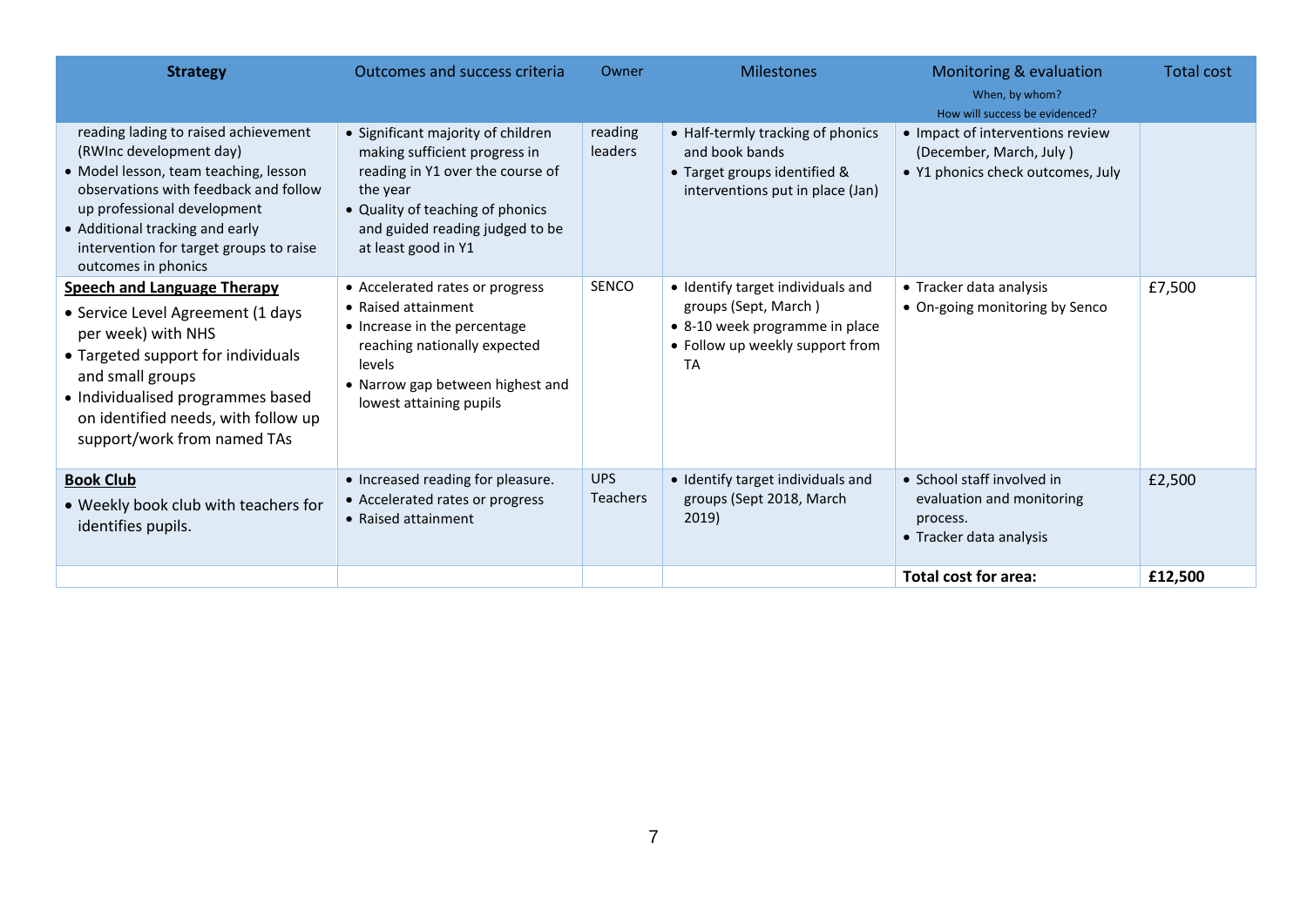- **3. Teaching Assistants impact on raising standards** 
	- **Sustained professional development (alongside class teachers) to ensure high quality feedback on learning impacts on raising achievement**
	- **High quality professional development for TAs that mirrors that for teachers so staff work effective together to further raise the quality of teaching, leading to increases in attainment. Training to deliver one to one and small group support**

### Rationale: Sutton Trust-EFF Toolkit (2020)

 *"Evidence suggests that TAs can have a positive impact on academic achievement. However, effects tend to vary widely between those studies where TAs provide general administrative or classroom support, which on average do not show a positive benefit, and those where TAs support individual pupils or small groups, which on average show moderate positive benefits." (+2 months)*

| <b>Strategy</b>                                                                                                                                                                                                                                                                                                | <b>Outcomes and success</b><br>criteria                                                                                                                                                                                                                                        | Owner | <b>Milestones</b>                                                                                                                                                                                                                            | Monitoring & evaluation<br>When, by whom?<br>How will success be evidenced?                                                                                                                                                                                                        | <b>Total cost</b> |
|----------------------------------------------------------------------------------------------------------------------------------------------------------------------------------------------------------------------------------------------------------------------------------------------------------------|--------------------------------------------------------------------------------------------------------------------------------------------------------------------------------------------------------------------------------------------------------------------------------|-------|----------------------------------------------------------------------------------------------------------------------------------------------------------------------------------------------------------------------------------------------|------------------------------------------------------------------------------------------------------------------------------------------------------------------------------------------------------------------------------------------------------------------------------------|-------------------|
| <b>Teaching Assistants</b><br>• Provide individualised tailored<br>programmes to vulnerable pupils.<br>• Provide targeted support to pupils<br>who are disengaged/need help<br>managing their behaviour.<br>• Provide targeted support to address<br>identified barriers to learning for<br>vulnerable pupils. | • Accelerated rates or progress<br>• Raised attainment<br>• Increase in the percentage<br>reaching nationally expected<br>levels<br>• Narrow gap between highest<br>and lowest attaining pupils<br>• Improved learning behaviours<br>- independence, resilience,<br>confidence |       | • Needs based (September<br>onwards)<br>• Individual and group<br>programmes to be put in place<br>in response to outcomes from<br>pupil progress meetings<br>(September onwards).<br>• Identified individuals to be<br>supported as needed. | • Pupil progress meetings to<br>include discussion & evaluation of<br>outcomes (Termly)<br>• Lesson observations to include<br>focus on impact of additional<br>adults (October, February, May)<br>• Impact of interventions review<br>(Termly)<br>• Tracker data analysis ongoing | £42,000           |
|                                                                                                                                                                                                                                                                                                                |                                                                                                                                                                                                                                                                                |       |                                                                                                                                                                                                                                              | Total cost for area:                                                                                                                                                                                                                                                               | £42,000           |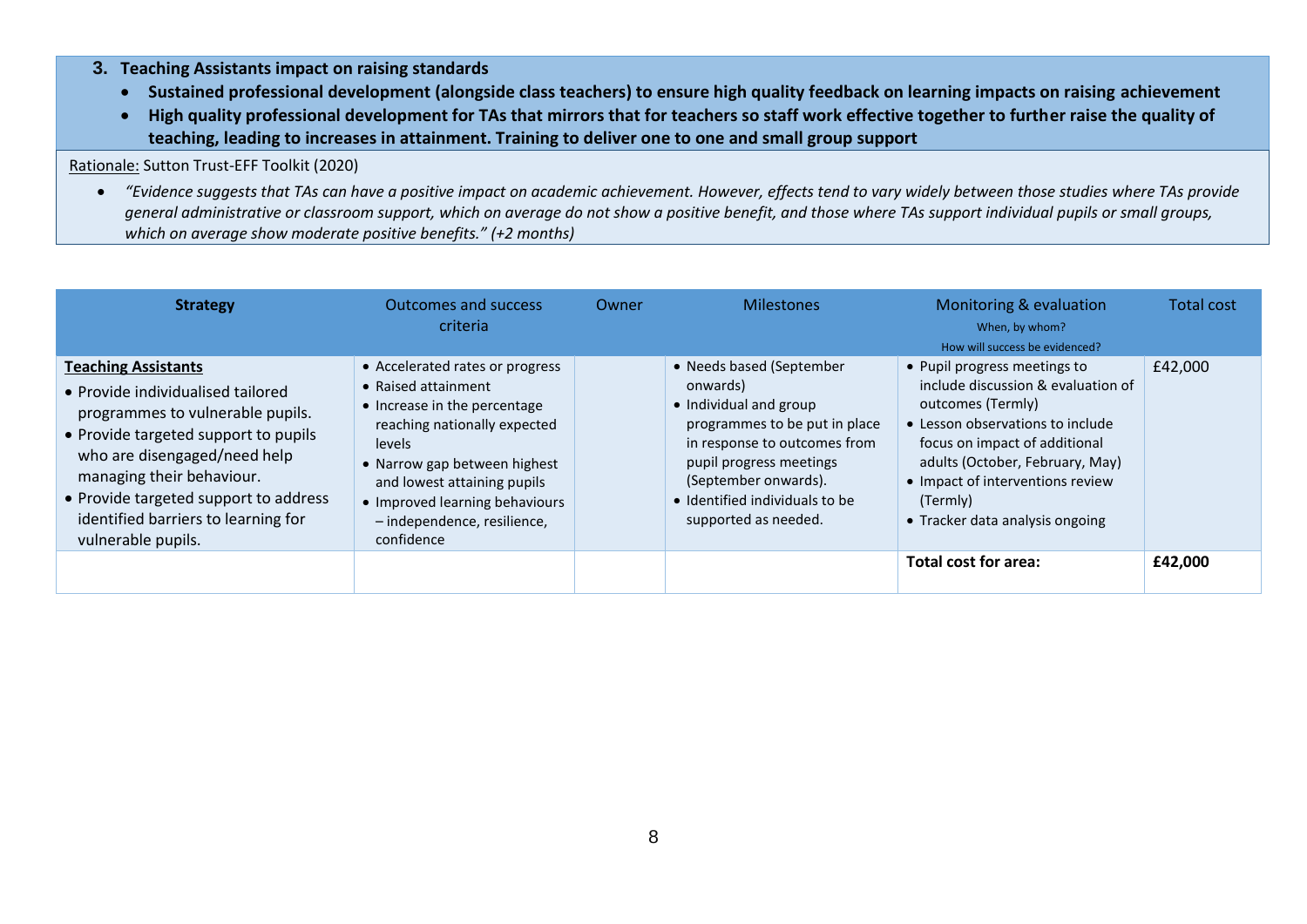### **4.Parental Engagement**

**Active engagement of parents in supporting their children's learning**

Rationale: Sutton Trust-EFF Toolkit, 2020

- There is some evidence that when homework is used as a short and focused intervention it can be effective in improving students' attainment. (+2 months)
- *"Parental engagement is consistently associated with pupils' success at school. Two recent meta-analyses from the USA suggested that increasing parental*  engagement in primary and secondary schools had on average two to three months' positive *impact. There is some evidence that supporting parents with their first child will have benefits for siblings." (+3 months)*

| <b>Strategy</b>                                                                                                               | Outcomes and success criteria                                                                                                                                                                                                                                              | Owner                          | <b>Milestones</b>                                                    | Monitoring & evaluation<br>When, by whom?<br>How will success be evidenced?                                  | <b>Total cost</b> |
|-------------------------------------------------------------------------------------------------------------------------------|----------------------------------------------------------------------------------------------------------------------------------------------------------------------------------------------------------------------------------------------------------------------------|--------------------------------|----------------------------------------------------------------------|--------------------------------------------------------------------------------------------------------------|-------------------|
| <b>Parental Workshops</b><br>Provide targeted support to<br>address identified barriers to<br>learning for vulnerable pupils. | • Parent workshops identified<br>termly for whole class support<br>• Co-ordinated programme of<br>programmes covering English,<br>maths and IT<br>• 1:1 or small parent group<br>identified to deliver training on<br>specific programme e.g. maths<br>strategy or phonics | <b>AHT</b><br><b>Inclusion</b> | • Needs based following PP<br>meetings (November, March<br>and June) | • Attendance of parents<br>• Impact of interventions review<br>(November 2018, March 2019 and<br>June 2019)  | <b>SLT Time</b>   |
| <b>Home School Workers</b><br>Identify and support families to<br>raise levels of attendance                                  | • Attendance rates increase for<br>identified pupils                                                                                                                                                                                                                       | AHT<br><b>Inclusion</b>        | • Identified individuals to be<br>supported as needed.               | • Inclusion Support Leaders to<br>monitor attendance data and<br>identify interventions where<br>appropriate | £1,000            |
| <b>Homework</b><br>The school provides bespoke<br>resources for all learners to<br>complete at home.                          | • The outcome and success<br>increased parental involvement<br>with their child's learning.                                                                                                                                                                                | <b>AHT</b><br><b>Inclusion</b> | • Monitored weekly by class<br>teachers and phase leaders.           | • Pupil progress meetings<br>• Parents meeting                                                               | £1,000            |
|                                                                                                                               |                                                                                                                                                                                                                                                                            |                                |                                                                      | Total cost for area:                                                                                         | £ 2,000           |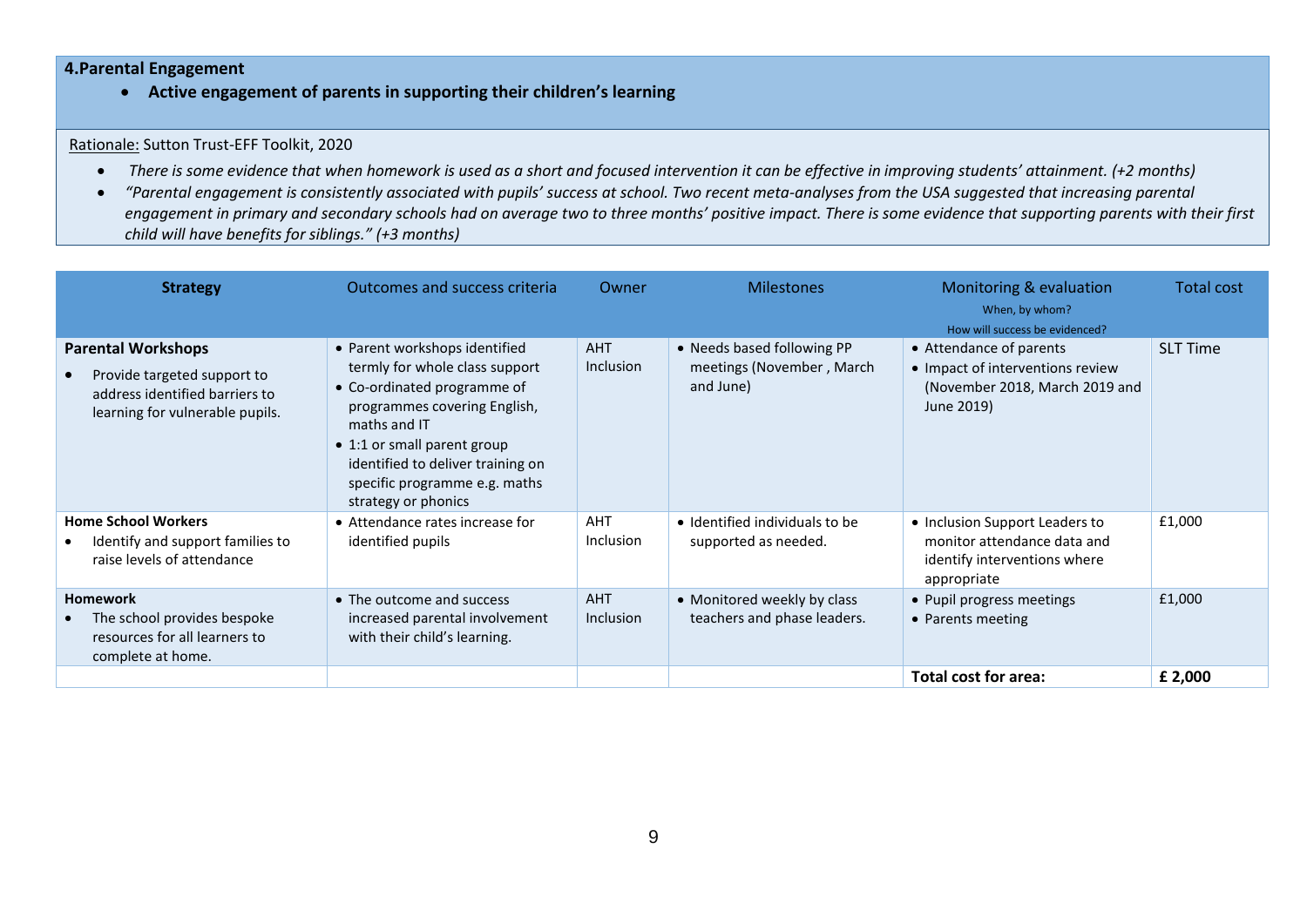**5.Meeting individuals' particular needs** 

- **Provision of extra-curricular activities and enrichment throughout the curriculum engages and enriched the learning opportunities for our pupils impacting on their attainment.**
- **Interventions which target social and emotional learning**

Rationale: Sutton Trust-EFF Toolkit, 2020

 *"Studies of adventure learning interventions consistently show positive benefits on academic learning. On average, pupils who participate in adventure learning interventions make approximately four additional months' progress. There is also evidence of an impact on non-cognitive outcomes such as self-confidence. (+4 months)*

| <b>Strategy</b>                                                                                                                                                                                           | <b>Outcomes and success</b><br>criteria                                                                                                                                                         | Owner | <b>Milestones</b>                                                                                                                                                                                                                                                                                            | Monitoring & evaluation<br>When, by whom?<br>How will success be evidenced?                                                                                                                                                 | Total cost |
|-----------------------------------------------------------------------------------------------------------------------------------------------------------------------------------------------------------|-------------------------------------------------------------------------------------------------------------------------------------------------------------------------------------------------|-------|--------------------------------------------------------------------------------------------------------------------------------------------------------------------------------------------------------------------------------------------------------------------------------------------------------------|-----------------------------------------------------------------------------------------------------------------------------------------------------------------------------------------------------------------------------|------------|
| <b>Enrichment</b><br><b>Strong curricular links to</b><br>external events and<br>experiences for all<br>pupils (passports).<br><b>Extra-curricular links</b><br>(theatre trips etc.)<br>After school club | • Accelerated rates or progress<br>• Raised attainment<br>• Increase in the percentage<br>reaching nationally expected<br>levels<br>• Narrow gap between highest<br>and lowest attaining pupils |       | • Children/families identified as<br>needing support to ensure that<br>children can attend all<br>enrichment activities that are<br>offered.<br>• Broad and varied experiences<br>offered to encourage aspiration<br>and ambition.<br>• Trips to help to develop a sense<br>of belonging and British Values. | • Monitoring of family involvement.<br>• Record of opportunities that<br>children have had access to.<br>• Pupil Voice<br>• Parent Voice<br>• Work surveys to show evidence of<br>links between enrichment and<br>learning. | £500       |
|                                                                                                                                                                                                           |                                                                                                                                                                                                 |       |                                                                                                                                                                                                                                                                                                              | Total cost for area:                                                                                                                                                                                                        | £500       |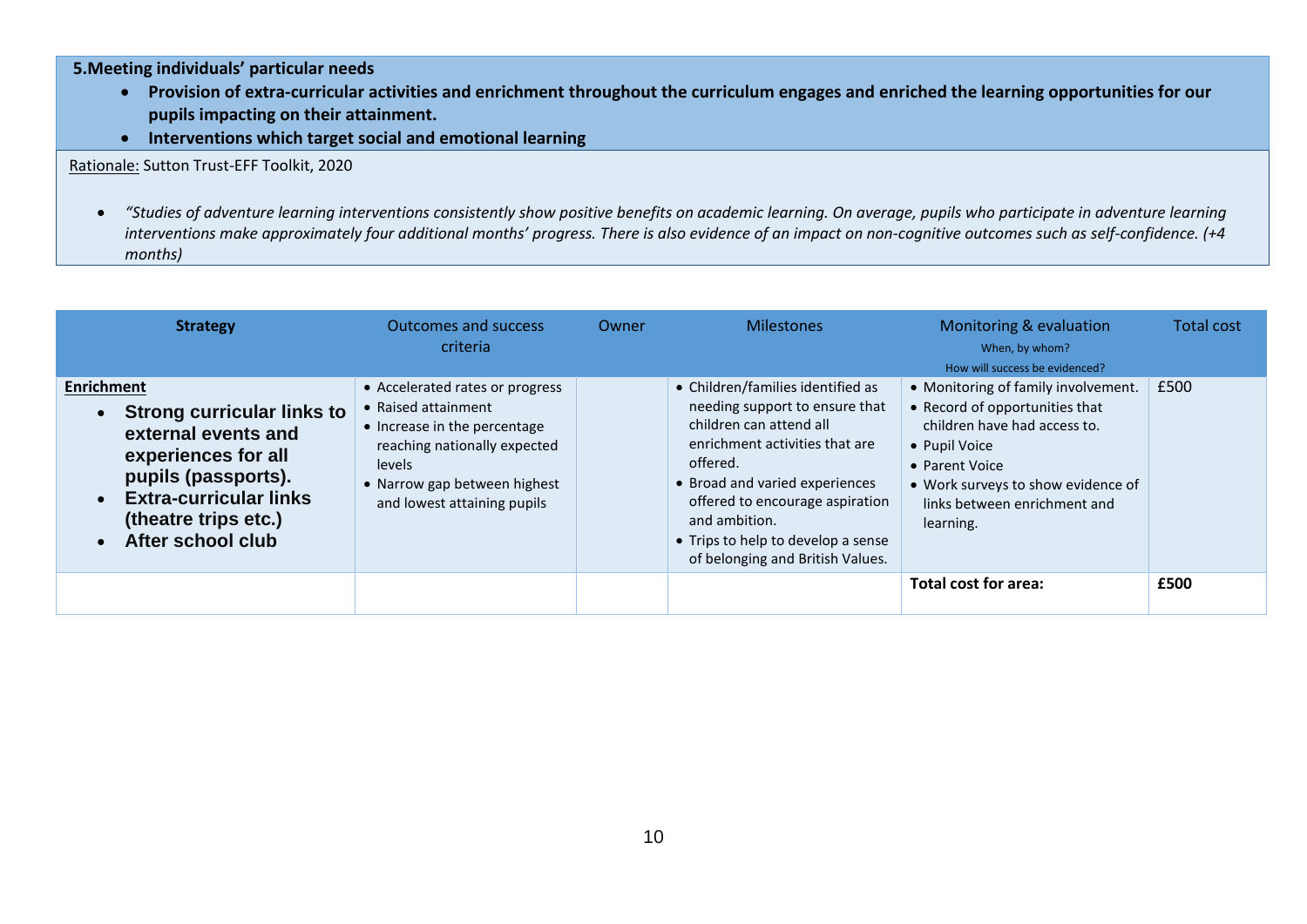## 6. **Active involvement of Governors and Monitoring & evaluation of the impact of spending.**

Monitoring and evaluation will take place as detailed above

In addition to this:

- The Pupil Premium Link Governor will make at least one link visit to the school, updating the link governor report and sharing with Governors
- Outcomes for Pupil Premium will be reviewed on a bi-annual basis at the main Governing Body Meeting
- An annual Pupil Premium review will take place
- Governors will undertake a learning walk focused on provision funded by the Pupil Premium
- **•** Governors will include pupil premium as a focus for pupil voice gathering children's views on the provision and the impact this has had on them

| <b>Strategy</b>                                                                                                                                                                                                                                                                                             | <b>Outcomes and success</b><br>criteria                                                                                                                                                                                                              | Owner | <b>Milestones</b>                                                                                                                                                                           | Monitoring & evaluation<br>When, by whom?<br>How will success be evidenced?                                                     | Total<br>cost | <b>Actual Impact</b> |
|-------------------------------------------------------------------------------------------------------------------------------------------------------------------------------------------------------------------------------------------------------------------------------------------------------------|------------------------------------------------------------------------------------------------------------------------------------------------------------------------------------------------------------------------------------------------------|-------|---------------------------------------------------------------------------------------------------------------------------------------------------------------------------------------------|---------------------------------------------------------------------------------------------------------------------------------|---------------|----------------------|
| <b>Headteacher and the Assessment</b><br><b>Coordinator with responsibility for</b><br><b>Pupil Premium</b><br>• Headteacher has responsibility to<br>provide monitoring and evaluation<br>of interventions for pupil premium<br>children to ensure that they get the<br>right support in a timely fashion. | • PP children tracked<br>across their school<br>experience to ensure<br>that they make at least<br>expected progress.<br>• Accelerated rates or<br>progress<br>• Raised attainment<br>• Narrow gap between<br>highest and lowest<br>attaining pupils |       | • Children identified for<br>intervention support<br>through regular<br>meetings with<br>intervention teachers<br>and TAs.<br>• Weekly tracking of<br>intervention provision to<br>identify | • Pupil progress meetings<br>• Tracking of intervention<br>work, evaluation of<br>individual programmes.<br>• End of year data. | £5,000        |                      |
|                                                                                                                                                                                                                                                                                                             |                                                                                                                                                                                                                                                      |       |                                                                                                                                                                                             | Total cost for area:                                                                                                            | £5,000        |                      |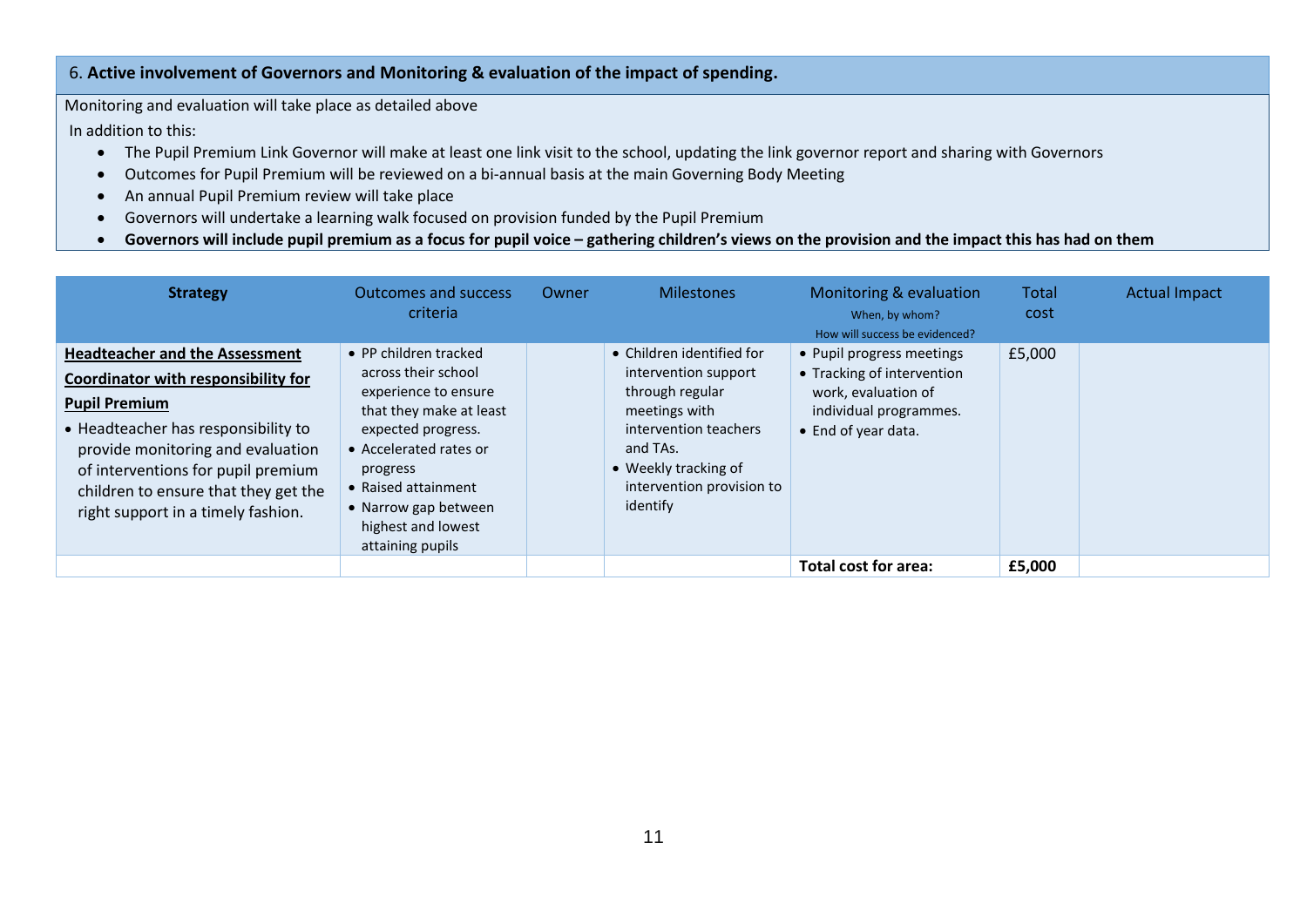| <b>Area</b>                                                                           | <b>Expenditure</b> |  |  |
|---------------------------------------------------------------------------------------|--------------------|--|--|
| Reduction in pupil/teacher ratio                                                      | £172,000           |  |  |
| Effective intervention classes to improve achievement in English and mathematics      | £12,500            |  |  |
| <b>Teaching Assistants impact on raising standards</b>                                | £42,000            |  |  |
| <b>Parental Engagement</b>                                                            | £2,000             |  |  |
| Meeting individuals' particular needs                                                 | £500               |  |  |
| Active involvement of Governors and Monitoring & evaluation of the impact of spending | £5,000             |  |  |
| Total pupil premium expenditure:                                                      | £234,000           |  |  |